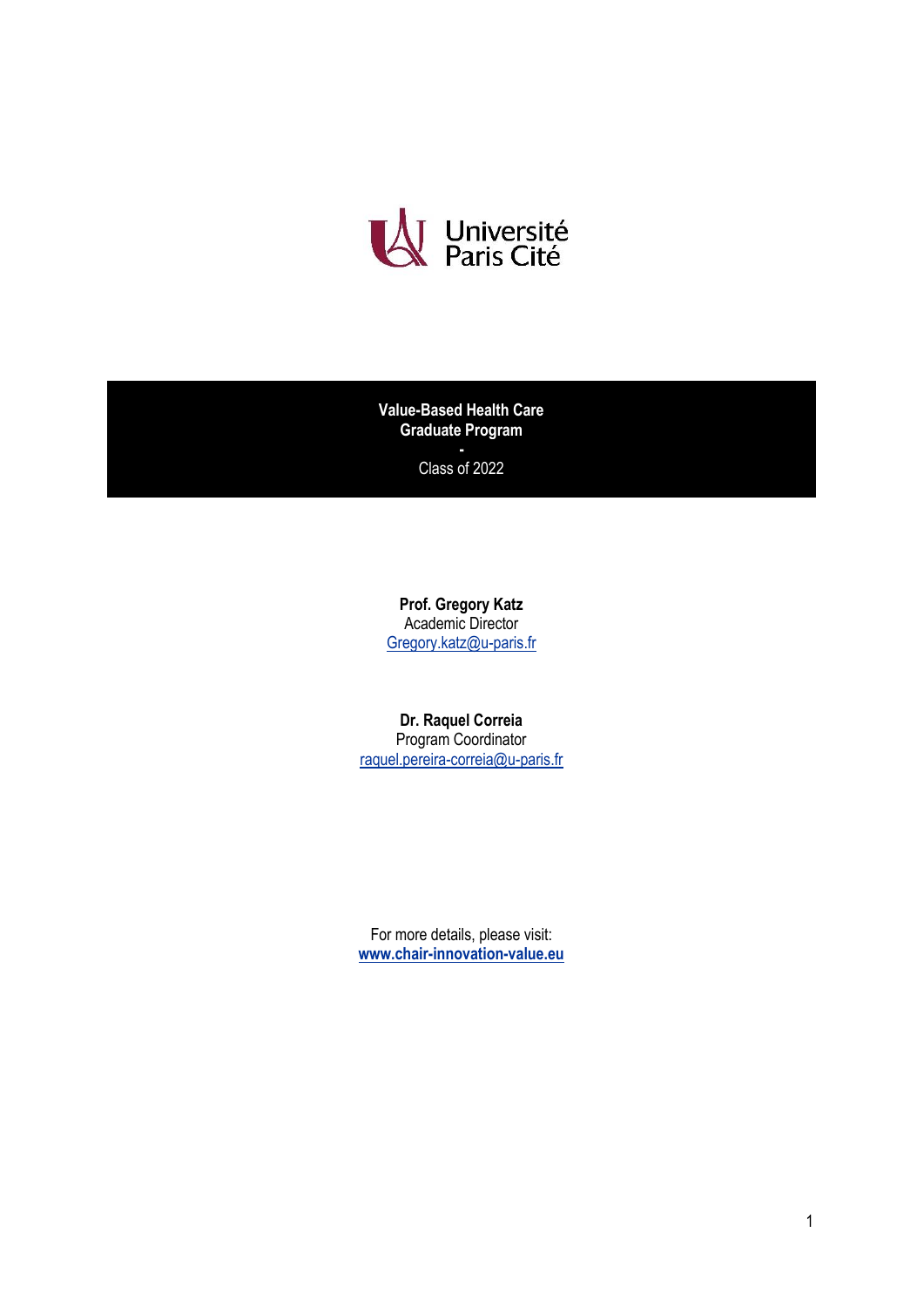### **Objectives**

The Université Paris Cité offers a **unique VBHC Graduate Program** to help pragmatic leaders make high-value care a reality. This hybrid training program includes VBHC concepts, **implementation methods**, **use cases**, **immersion visits** and outstanding **networking opportunities**. Each year, from July to December, a **small group of participants** interacts with **world-class experts** and **mentors** around a series of operational challenges:

- ✓ **Mobilize** internal resources around a standardized value agenda;
- ✓ **Build** a community of practice with iterative improvement loops;
- ✓ **Make** outcome data independent, insightful and actionable;
- ✓ **Involve** patients in shared decision-making;
- ✓ **Transform** care pathways with patient case-mix adjustment;
- ✓ **Incentivize** high-value care with interplay of remuneration & reputation;
- ✓ **Purchase** devices and drugs through value-based procurement.

Pioneering Value-Based Health Care is essentially about **leadership**. This six-month part-time graduate program is an outstanding learning opportunity to **challenge yourself**, meet other talents, and stimulate your mind. All in one semester.

### **Participant profiles**

We welcome participants with a diversity of professional backgrounds:

- $\checkmark$  Healthcare professionals (including residents)
- $\checkmark$  Managers at healthcare providers
- $\checkmark$  Managers at payer organizations
- $\checkmark$  Decision-makers at medtech & biopharma companies
- $\checkmark$  Entrepreneurs at digital health start-ups
- $\checkmark$  Representatives at patient associations
- $\checkmark$  Civil servants at health agencies
- $\checkmark$  Researchers (including PhD candidates)

### **Practical information**

### **Organization**

- $\checkmark$  Five training modules totaling 10 days from July to December
- $\checkmark$  Two days of training per month (6 working days over 6 months)
- $\checkmark$  Half the sessions are face-to-face, the other half are online
- $\checkmark$  Two immersion visits are organized in Rotterdam & Boston (optional)
- $\checkmark$  Graduation requires full attendance

### **Tuition**

- $\checkmark$   $\in$  6,000 (tax included) per participant
- $\checkmark$  50% discount for non-profit organizations, PhD candidates, residents, patient representatives
- This rate includes training sessions, course-pack, ICHOM conference registration and lunches
- ✓ Tuition does not include the registration fee (€300) and travel expenses (transportation, lodging, other meals).

## **Applications**

1. To apply, send before June 10, 2022 the following documents to [raquel.pereira-correia@u-paris.fr](mailto:raquel.pereira-correia@u-paris.fr)

- ✓ Up-to-date CV
- $\checkmark$  Letter of motivation
- ✓ [Application form](https://www.chair-innovation-value.eu/wp-content/uploads/2022/04/VBHC_GraduateProgram_Application_Form_2022.docx)
- 2. Upon receipt, an appointment will be set up for an interview with the jury.
- 3. Admissions are confirmed the week following the interview.

For more information, please contact **Dr. Raquel Correia, Program Coordinator** [raquel.pereira-correia@u-paris.fr](mailto:raquel.pereira-correia@u-paris.fr)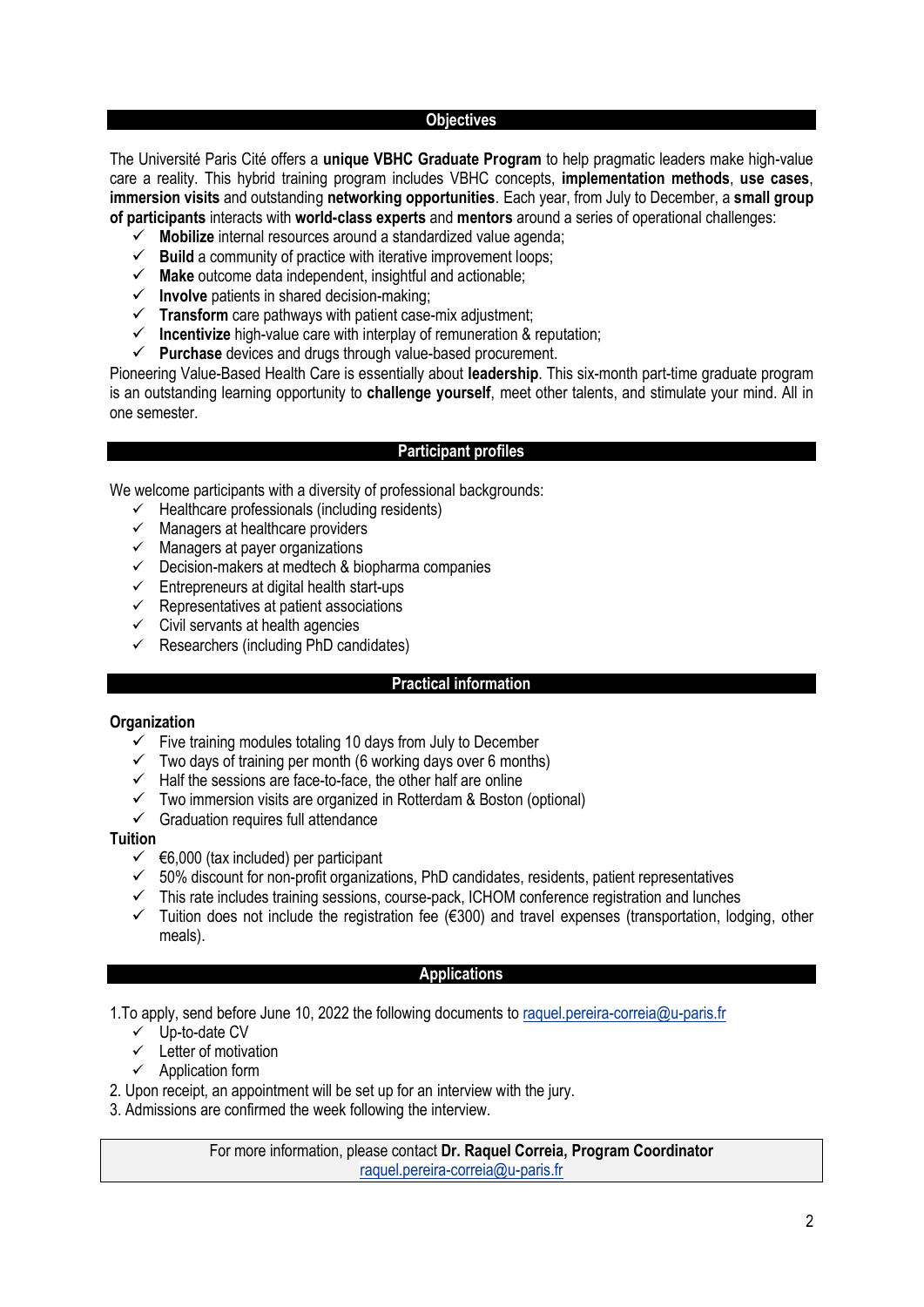# **Syllabus 2022**

| <b>Module 1: Measuring Value</b>                           |                                                                   |                                                                                                                                                                                                                                                                                                                                                                      |                                                                                                                                                                                                                                                                                                                               |
|------------------------------------------------------------|-------------------------------------------------------------------|----------------------------------------------------------------------------------------------------------------------------------------------------------------------------------------------------------------------------------------------------------------------------------------------------------------------------------------------------------------------|-------------------------------------------------------------------------------------------------------------------------------------------------------------------------------------------------------------------------------------------------------------------------------------------------------------------------------|
| July 1<br>(Friday)<br>Paris                                | 9.00<br>14.00<br>16.30<br>17.30<br>18.30                          | Introduction to Value-Based Health Care (Prostate cancer)<br>The VBHC Implementation Matrix (Cataracts)<br>The NHS Wales value agenda<br>Establishing VBHC commissioning in health insurance (UK)<br>Involving and empowering patients<br>Networking cocktail                                                                                                        | Prof. Gregory Katz, Université Paris Cité Medical<br>School<br>Dr. Sally Lewis, National Health Services, Wales<br>Matthew Hickey, The Health Value Alliance<br>Kaisa Immonen, European Patient Forum                                                                                                                         |
| July 2<br>(Saturday)<br>Paris                              | 9.00<br>13.30<br>15.00<br>16.00<br>17.30                          | Measuring Costs in Health Care (Osteo-arthritis)<br>Time-Driven Activity-Based Costing<br>Standardizing outcome measurement (Oncology)<br>Promoting high-value care in Europe<br>End of session                                                                                                                                                                      | Dr. Jens Deerberg, RoMed Hospitals<br>Prof. Susanna Gallani, Harvard Business School<br>Prof. Chris Gibbons, MD Anderson Cancer Center<br>Jean-Marc Bourez, EIT Health                                                                                                                                                        |
| Module 2 : Benchmarking health gains                       |                                                                   |                                                                                                                                                                                                                                                                                                                                                                      |                                                                                                                                                                                                                                                                                                                               |
| August 25<br>(Thursday)<br>Rotterdam                       | 9.00<br>13.30<br>15.00<br>17.00<br>18.00                          | Outpatient chronic care clinic (Type-1 Diabetes)<br>Purchasing value<br>Contracting with health insurers (Rheumatoid Arthritis)<br>Health reforms in the Netherlands<br>End of session                                                                                                                                                                               | Maarten Akkerman, Diabeter<br>Prof. Erik van Raaij, Rotterdam Sch. of Management<br>Aline Stolk-Vos, Menzis, Prof. Jeroen Struijs, RIVM<br>Dutch Ministry of Health (tbc)                                                                                                                                                     |
| <b>August 26</b><br>(Friday)<br>Utrecht<br>Netherlands     | 9.00<br>9.15<br>9.45<br>11.15<br>12.30<br>13.15<br>13.45<br>16.15 | Welcome and introduction<br>Santeon VBHC strategy<br>Maternity care unit (visit): learning from improvement cycles<br>Breast cancer unit (visit): PROM-based shared decision making<br>Lunch interactions with medical teams across hospitals<br>Santeon's value roadmap for the future<br>Third party registry auditing outcome data (Cardiology)<br>End of session | Dr. Paul van der Nat, St Antonius Hospital, Santeon<br>Roald van Leeuwen, Santeon Hospital Group<br>Clinical lead, Santeon Hospital Group<br>Clinical lead, Santeon Hospital Group<br>Peers from Santeon Teaching Hospitals<br>Pieter de Bey, Santeon Hospital Group<br>Dr. Dennis van Veghel, Netherlands Heart Registration |
| Module 3: Improving & incentivizing high-value care        |                                                                   |                                                                                                                                                                                                                                                                                                                                                                      |                                                                                                                                                                                                                                                                                                                               |
| September<br>30<br>(Friday)<br>Online                      | 9.00<br>10.30<br>13.30<br>15.15<br>16.30                          | Interoperability, data capture & shared learning<br>The central role of PROMs for machine learning<br>Design thinking in hospital organizations (Blood collection)<br>Understanding what matters: capability, comfort & calm<br>End of session                                                                                                                       | Prof. Martin Ingvar, Karolinska Institute<br>Dr. Stefan Larsson*, ICHOM<br>Prof. Jaume Ribera, IESE Business School<br>Prof. Scott Wallace, Dell Medical School, U. of Texas                                                                                                                                                  |
| October 1<br>(Saturday)<br>Online                          | 9.00<br>10.45<br>13.30<br>15.15<br>16.30                          | Patient involvement in shared decision-making<br>Registry randomized clinical trials (Heart failure)<br>Medicare for all & value-based incentives<br>Clinical implementation of PROMs: obstacles & challenges<br>End of session                                                                                                                                      | Prof. Morten Kildal, Uppsala University Hospital<br>Prof. Stefan James, Uppsala University Hospital<br>Prof. Zirui Song, Harvard Medical School<br>Prof. Andrea Pusic, Harvard Medical School                                                                                                                                 |
| Module 4: Unleashing the power of patient-centric outcomes |                                                                   |                                                                                                                                                                                                                                                                                                                                                                      |                                                                                                                                                                                                                                                                                                                               |
| Nov <sub>2</sub><br>(Wed.)<br><b>Boston</b><br>or online   | 9.00<br>14.00<br>17.00<br>18.00                                   | Building a VBHC culture and organizational structure<br>enabling change<br>ICHOM benchmarking platform and machine-readable standards<br>Networking session                                                                                                                                                                                                          | ICHOM Conference                                                                                                                                                                                                                                                                                                              |
| Nov <sub>3</sub><br>(Thurs.)<br>Boston<br>or online        | 9.00<br>17.00<br>18.00                                            | Value-based contracting and payment models<br>Networking session<br>End of session                                                                                                                                                                                                                                                                                   | ICHOM Conference                                                                                                                                                                                                                                                                                                              |
|                                                            |                                                                   | Module 5: Pioneering Value Based Procurement & Care Transformation                                                                                                                                                                                                                                                                                                   |                                                                                                                                                                                                                                                                                                                               |
| <b>Dec 16</b><br>(Friday)<br>Paris                         | 9.00<br>10.45<br>14.00<br>17.00                                   | Value-based procurement in France: the PHARE initiative<br>The future of outcome-based tenders in Europe<br>Transforming care pathways (Hip & knee replacement)<br>End of session                                                                                                                                                                                    | Sophie Carlier, French Ministry of Health<br>Danny Havenith, Eur. Health Public Procurement<br>Alliance<br>Prof. Ewa Roos, University of Southern Denmark                                                                                                                                                                     |
| Dec 17<br>(Sat.)<br>Paris                                  | 9.00<br>10.45<br>13.30<br>15:00<br>16.30                          | Participants' poster presentation<br>Participants' poster presentation<br>FDA guidance to use PROs for assessing medical products<br>How leadership makes the value shift happen<br>End of session                                                                                                                                                                   | Jury, Mentors<br>All participants<br>Peter Pitts, Center for Medicine in the Public Interest<br>Prof. Gregory Katz, Université Paris Cité Medical<br>School                                                                                                                                                                   |